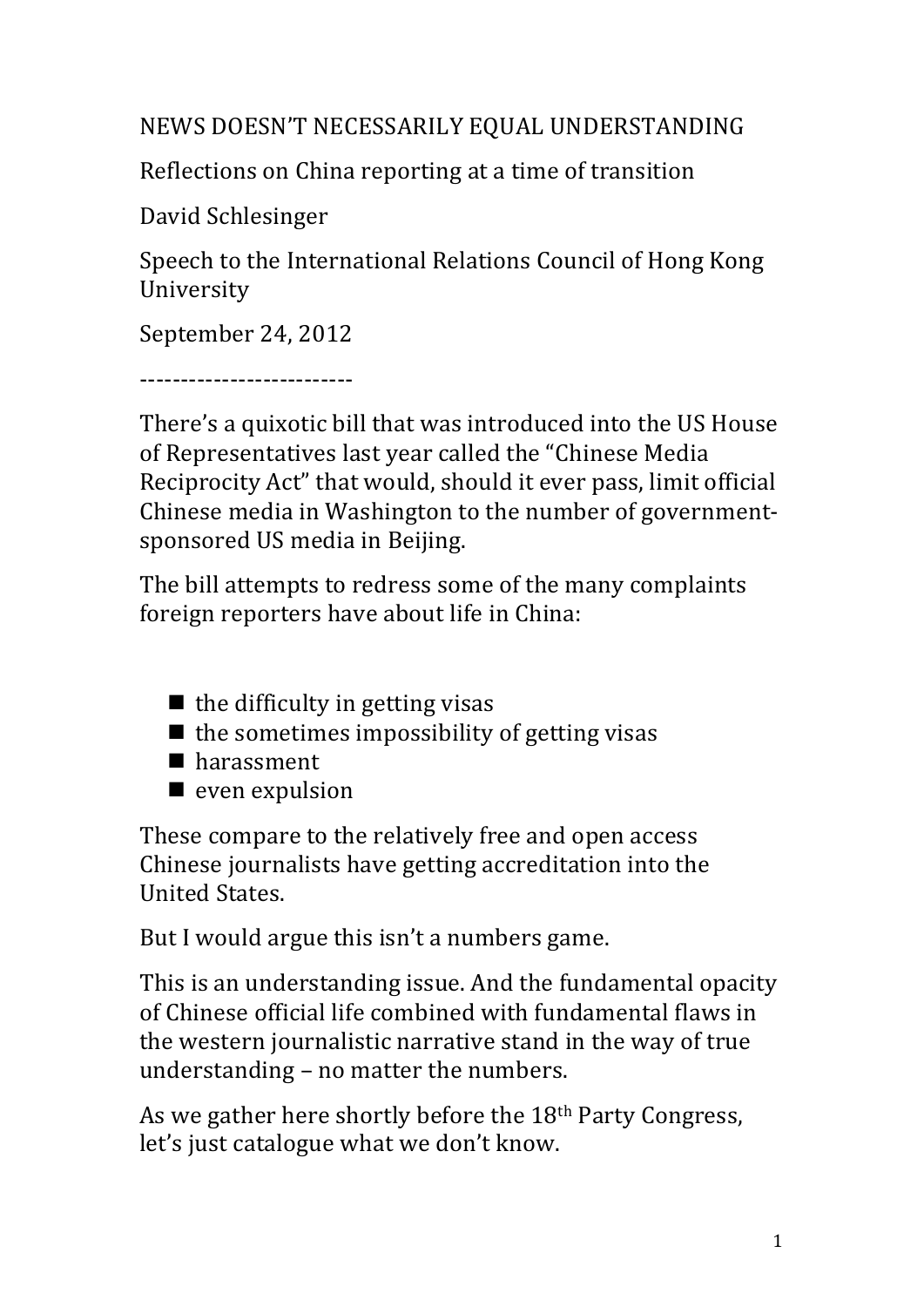And remember, this is what we "don't know" even after the weight of the entire foreign journalistic and diplomatic communities have been trying to find out for months!

We don't know exactly when the congress will be.

We don't know, though we have some assumptions, who will emerge into the politburo and standing committee of the politburo.

We don't know how, or if, the new administration will be different from the Hu Jintao/Wen Jiabao decade.

We don't know who will be the winners and losers.

We don't, frankly, really and truly understand.

It is somewhat ironic to be claiming there's an understanding crisis.

We're at a point where, despite the real problems getting accreditation, there are more foreign correspondents in China than ever before.

We're at a point where, despite official prohibitions on their being formally accredited, more Chinese nationals are working for foreign news organisations than ever before. That means literally hundreds of smart, well-educated, bilingual journalists multiplying the reporting power of the foreign bureaus by a massive factor.

We're at a point where social media and mobile networks in China link up half a billion people. They are hooked up, on line and having their thoughts and statements and rumors beamed to whoever wants to or is able to or has the time to listen. This makes the lives of ordinary Chinese closer to the foreign correspondent than ever before.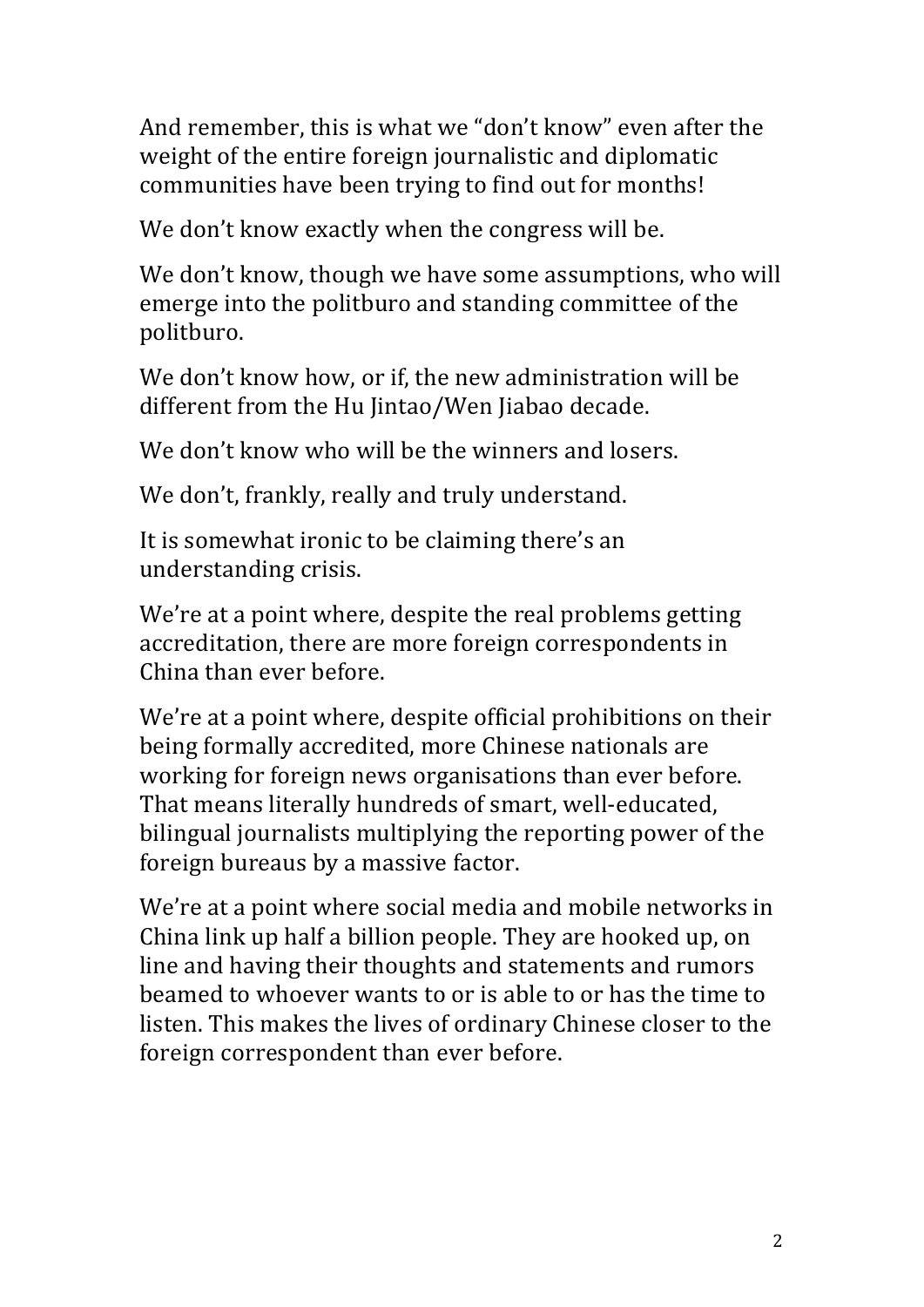And we're at point where the news from China has an unprecedented spot on the media agenda. The confluence of China's size, China's economic might, the world's fear and fascination and a seemingly never-ending stream of economic, political, social and diplomatic events have editors and readers screaming for more.

But more "what" is the question.

And is more better?

And are we being better served?

I'd like to examine these questions today.

Let's take a step back to how it was.

In the 1950s and 1960s, the American iournalists weren't in China at all. They covered Beijing from Hong Kong or Tokyo.

The Europeans, if they were in Beijing, had single man bureaus, usually staffed by someone without Chinese language skills.

That didn't mean they were inconsequential. On the contrary, sometimes they made news in a spectacular way.

One of my predecessors as Beijing bureau chief – sorry, I should say "Peking bureau chief", for Reuters didn't switch to the official rendering of the capital's name until 1989 – was Anthony Grey, who was detained under house arrest during the Cultural Revolution for 27 months between 1967 and 1969. This was neither the first nor the last time that journalism, foreign, and domestic affairs became entangled.

Grey's imprisonment was not for his reporting, but in retaliation for the jailing of Chinese reporters in Hong Kong by the British colonial government of the time.

This showed that China saw journalists very much as an extension of the nation they "represented" – and frankly that situation is little changed decades later.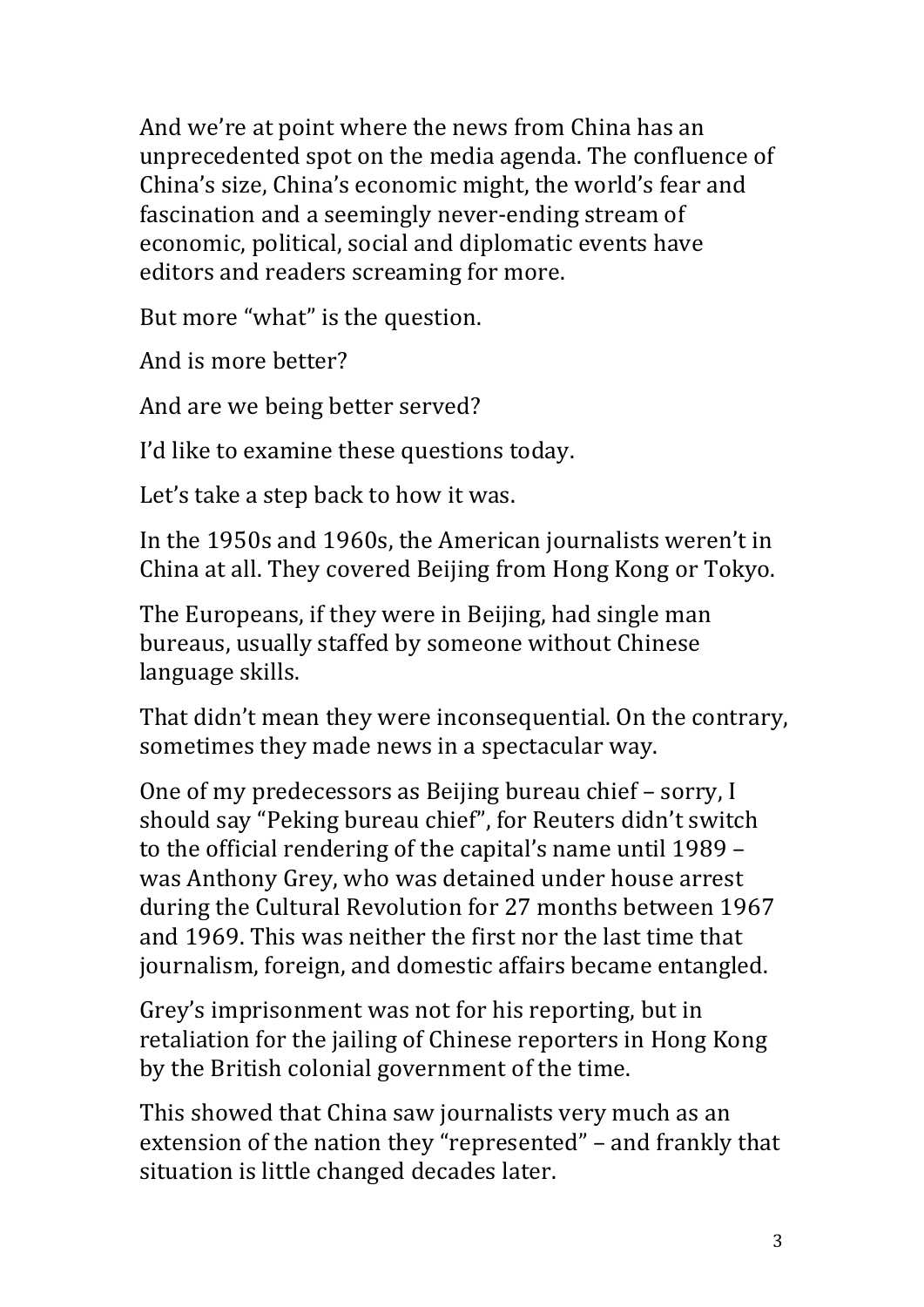By the 1980s, bureaus had begun to grow. Americans joined the Europeans, the Japanese and the Russians in Beijing.

Some of the highlights of my tour as bureau chief in the 1990s were bringing a television presence to Reuters and opening a Shanghai bureau.

But how did we do our jobs?

There was heavy newspaper work  $-$  combing through the People's Daily and a huge stack of provincial papers every day looking for interesting clues as to what was happening and what was changing.

There was Xinhua monitoring – staying glued to the teleprinter as it chugged out official pronouncements. Boring as it sounds that's how we found out about, and flashed to the world, official word on leadership changes like Jiang Zemin's ascension to Party chief, Jiang Qing's death, diplomatic manoeuvring and most statistics.

We listened assiduously to the radio and TV news - that's how we got plane crashes and the end of the "foreign" exchange certificates" and the beginning of China's long road to exchange rate reform.

There were weekly Foreign Ministry press briefings. Quarterly statistical bureau briefings.

And the slow development of sources – real live people.

But let's be clear  $-$  being the source of a foreign correspondent in China has never been the easiest of positions, nor the easiest of relationships!

With so many facts considered state secrets – and their revelation punishable by long prison sentences - sources had to, and still have to, consider their positions very carefully.

So who were - and are -- those sources?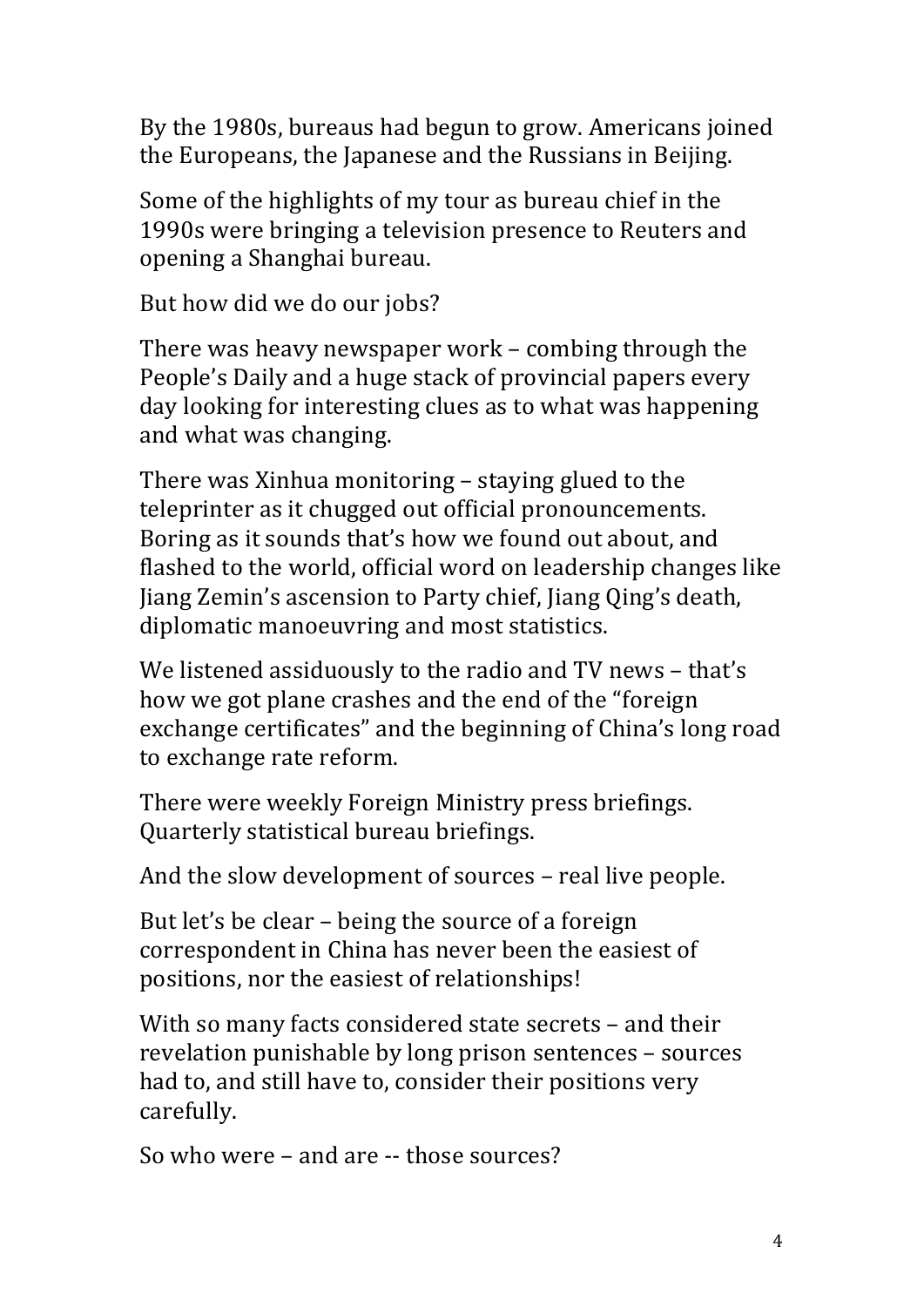- $\blacksquare$  People with nothing left to lose for example artists or dissidents. But by their very nature they have limited knowledge – though endless and entertaining theories – about what is happening
- $\blacksquare$  People who are very brave or who think their broader relationships give them licence to take some risks
- $\blacksquare$  People who become true friends who may or may not have had knowledge that was useful to a story
- $\blacksquare$  People whose jobs and positions give them a need to exchange information like academics and researchers
- $\blacksquare$  People who become sources as part of their job
- $\blacksquare$  People with an axe to grind or a point of view to push

Clearly that's not a terribly diverse or balanced list. But it is a list that hasn't changed that much today.

A good rule of thumb is always: those who know don't talk; those who talk are speaking for a reason.

You need your sources. But your sources also need you, and understanding their reasons for talking and the trail of how knowledge flows finally to you is the only way to ensure good reporting.

A diligent new correspondent with average Chinese language skills might have a dozen or so key people on their source list by the end of his or her second year. But remember, for most news organisations, a standard tour in China is three or at the most four years.

Most news organisations deliberately lose their China expertise almost the moment they finally gain it.

There are only a very, very few correspondents with six, eight, 10 or more years of experience combined with excellent Chinese language ability. They are a minority within the existing minority of the foreign media community.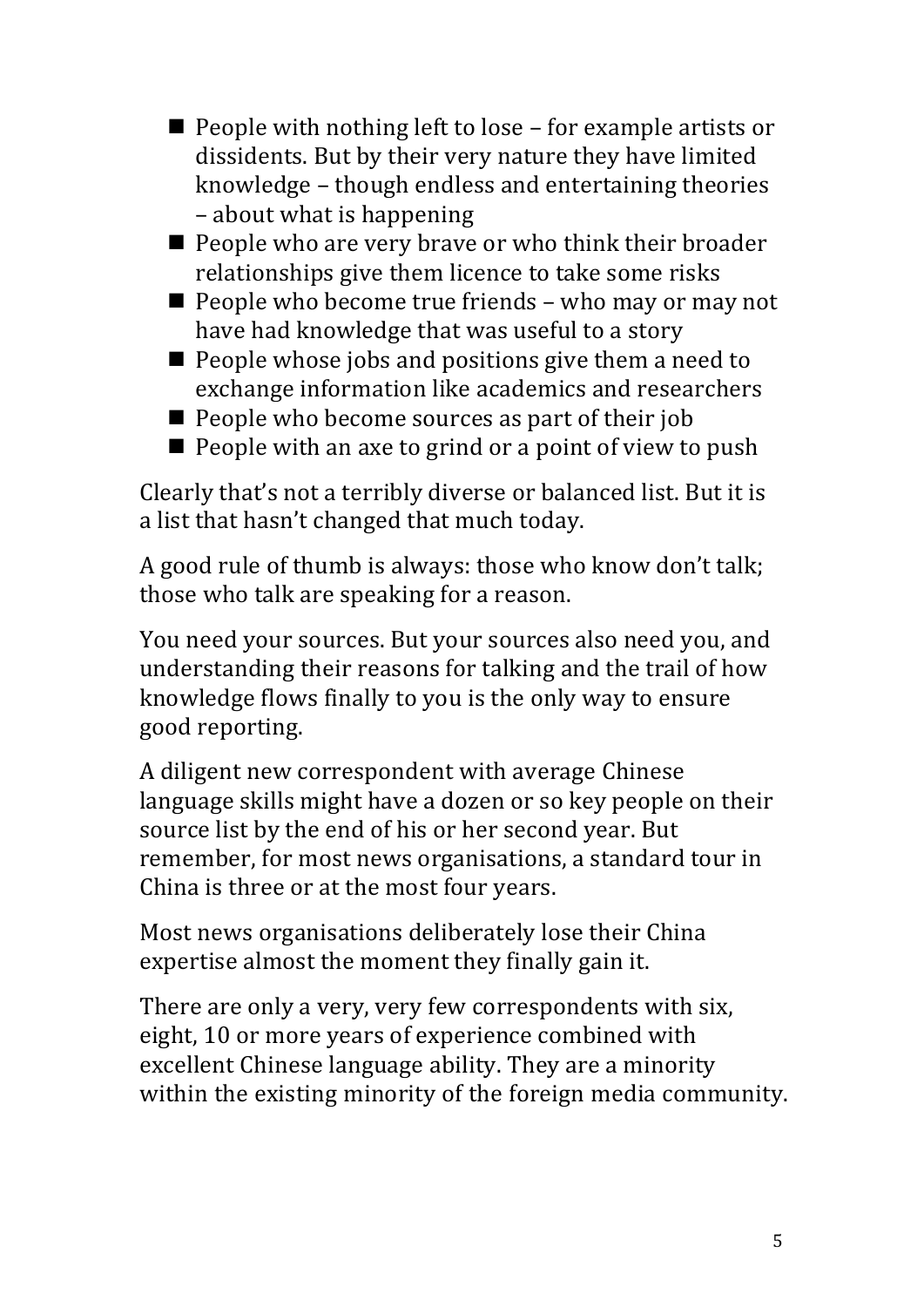To be very blunt, the number of sources for foreign correspondents compared to an overall population of 1.3 billion is an extremely tiny ratio. It isn't a representative sample. It isn't always a useful sample. It isn't always a reliable sample.

Now, to be sure, the foreign correspondent's job is to extrapolate.

That is true in any country of the world.

The journalist takes an anecdote, links it to a fact, tests it with a few trusted sounding boards, checks and, one hopes, rechecks and, voila, comes up with a trend.

But it doesn't take much to make that equation become distorted.

Let's jump to the situation today.

They are, as I said, more foreign correspondents in China than ever before

But there is also more information and more demand than ever before. And that means that there has simply not been a concomitant increase in illumination or understanding.

The Foreign Ministry now briefs five times per week. But how much can it really say?

There's a regular staccato drumbeat of statistical releases. But do we have confidence in the picture they paint?

Business people are willing to be quoted by name and to give interviews. But how much will they actually reveal?

The Internet hums with a roar of noise passing for fact, opinion, surmise and titillation that needs to be parsed, filtered and weighed.

Local newspapers, once nearly lock step with their Beijing cousins, now are filled with reporting and often surprise.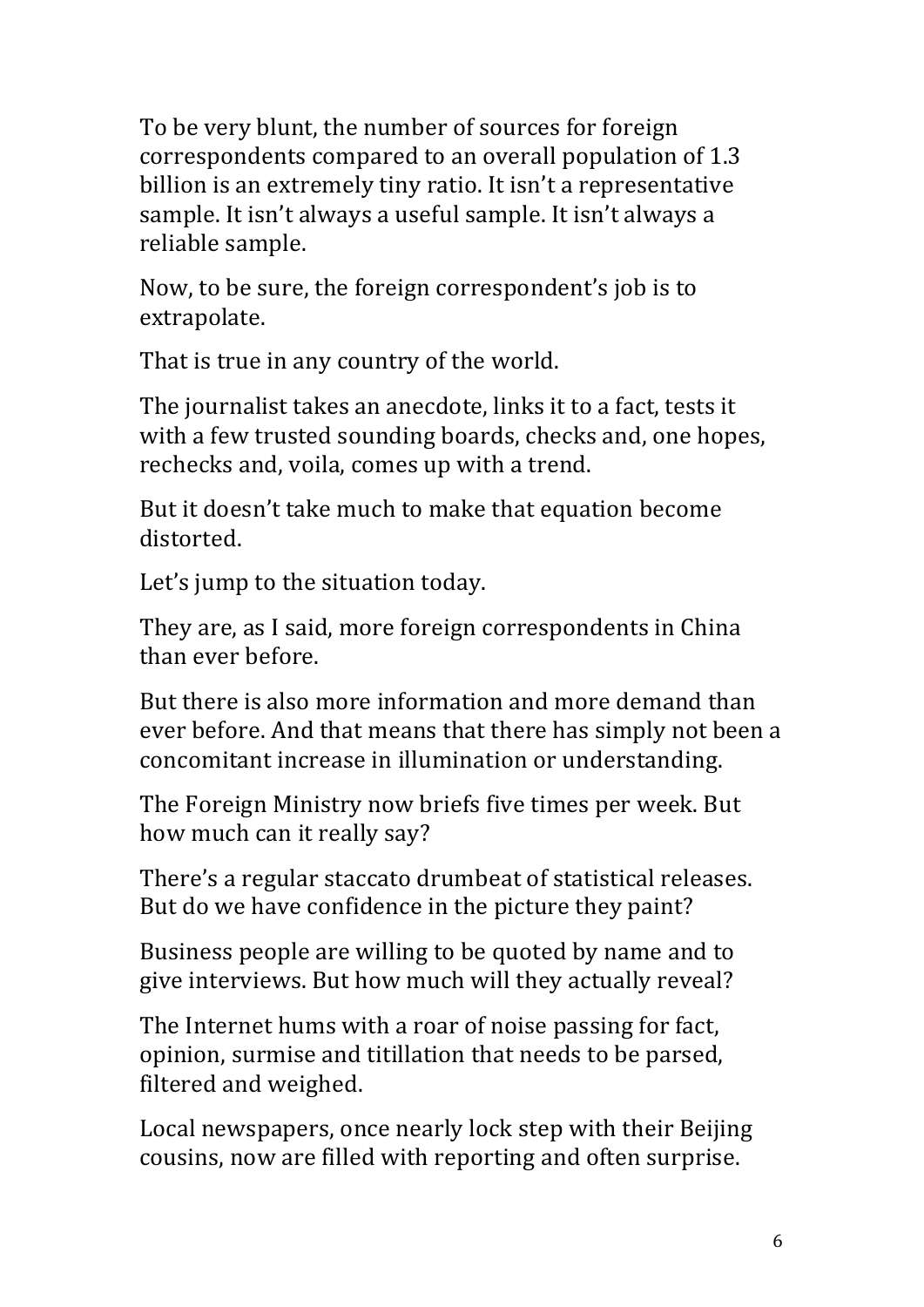Magazines push the boundaries with investigations and comment.

Books come out with fascinating titbits and leads.

But it is a rare correspondent or bureau that can keep up. And in nearly drowning in the sea of information, they actually lose a lot of ability to select, analyse and illuminate.

The signal to noise ratio is out of whack. And with it has gone the nuanced, full picture of China that the world really needs.

Let's look at some key recent stories to see some of the difficulty in foreign reportage.

- $\blacksquare$  The case of Ai Weiwei
- $\blacksquare$  The case of Chen Guangcheng
- $\blacksquare$  The hard landing vs. soft landing economic debate
- $\blacksquare$  The Bo Xilai/Gu Kailai/ Wang Lijun/Neil Heywood murder mystery
- $\blacksquare$  The Xi Jinping disappearance and re-emergence

In each of these, the journalism has been shaped by close and good reporting. But it has also been influenced by the "expected" narrative. Reporting has focussed on what is interesting in the moment as much as on what is ultimately important. It has indulged outside expectations, sometimes at the expense of inside realities. And, as often happens in journalism, drama has trumped analysis.

Ai Weiwei is a great symbol of dissent. An artist who has worked in the West, sold in the West and exhibited in the West, he is fearless and outspoken.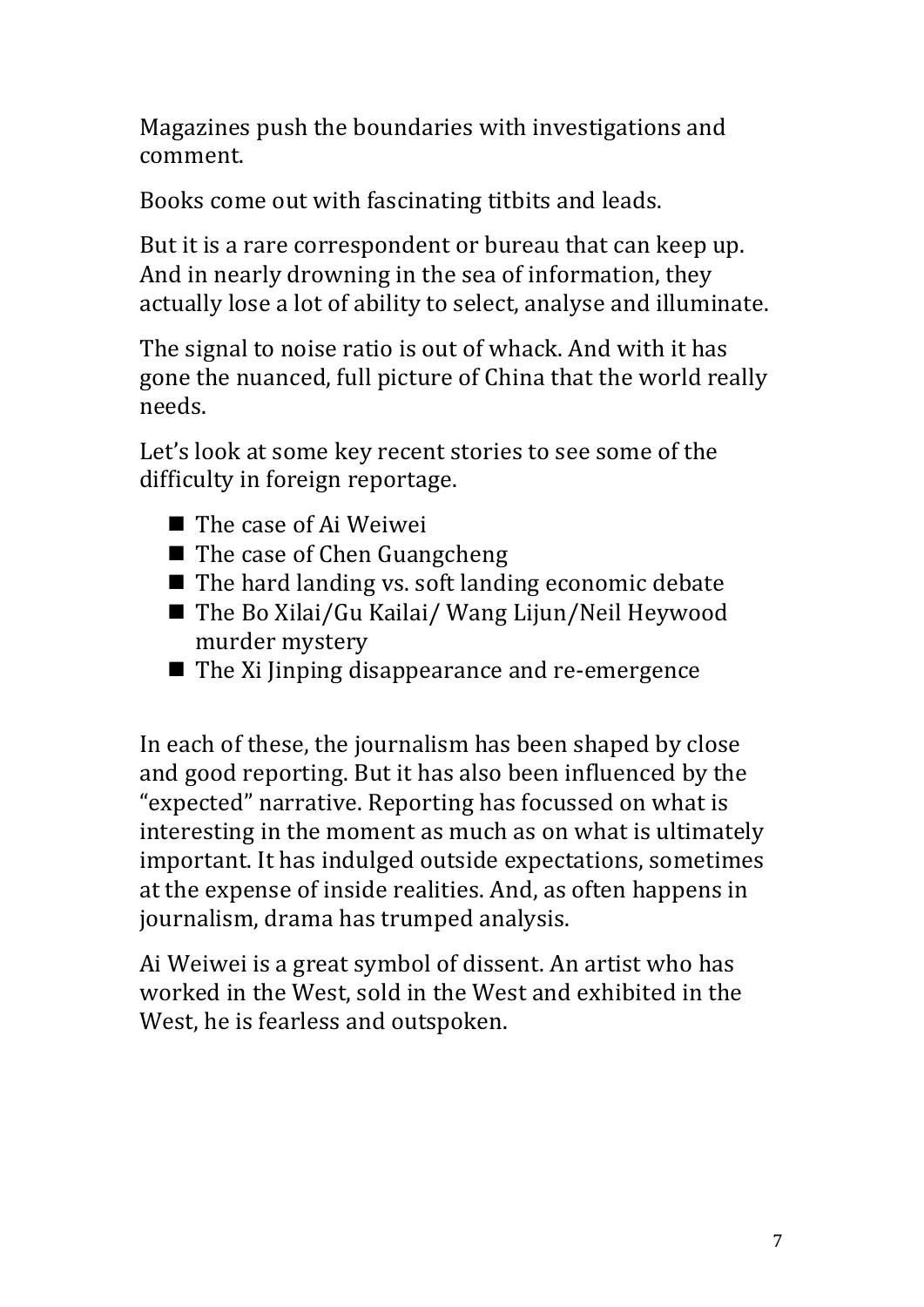When he was arrested and held for alleged economic crimes he became a potent way for foreign journalists to bring messages home to their audiences about China's repression of dissent, highhanded treatment of dissidents, use of the law to instil fear and obedience and a host of other themes.

I'm not stating for a moment that these themes aren't worth exploring, or that Ai isn't a fascinating figure for study.

What I am saying is that the story became simplistic in the telling, to the extent that when I talk to people in the US or Europe about him, the absolute assumption is that the tax charges must be false and the absolute belief is that Ai Weiwei is some vivid national figure known in provinces far and wide.

Neither that assumption nor that belief can be taken at face value.

I don't know of any reporting that has looked deeply into Ai Weiwei's finances or his tax situation  $-$  a hard story to do, to be sure, but I would have thought one that would have added nuance to the narrative.

Similarly, the story of Chen Guangcheng, the blind activist who escaped from brutal house arrest to take refuge in the US embassy in Beijing only then to be granted and accept exile, has the drama and excitement to make it an instant front page hit worldwide.

The key question for me, though, is the extent to which this remains a story of an individual's past or becomes a story about China's future. Does Chen have the credibility and standing to predict or influence events?

Too many people on reading foreign correspondence on an Ai or a Chen or on one of many dissidents from an early time leap to the conclusion that they have a huge following and a resonance within China. The truth far too often is that their main resonance is within the foreign community itself.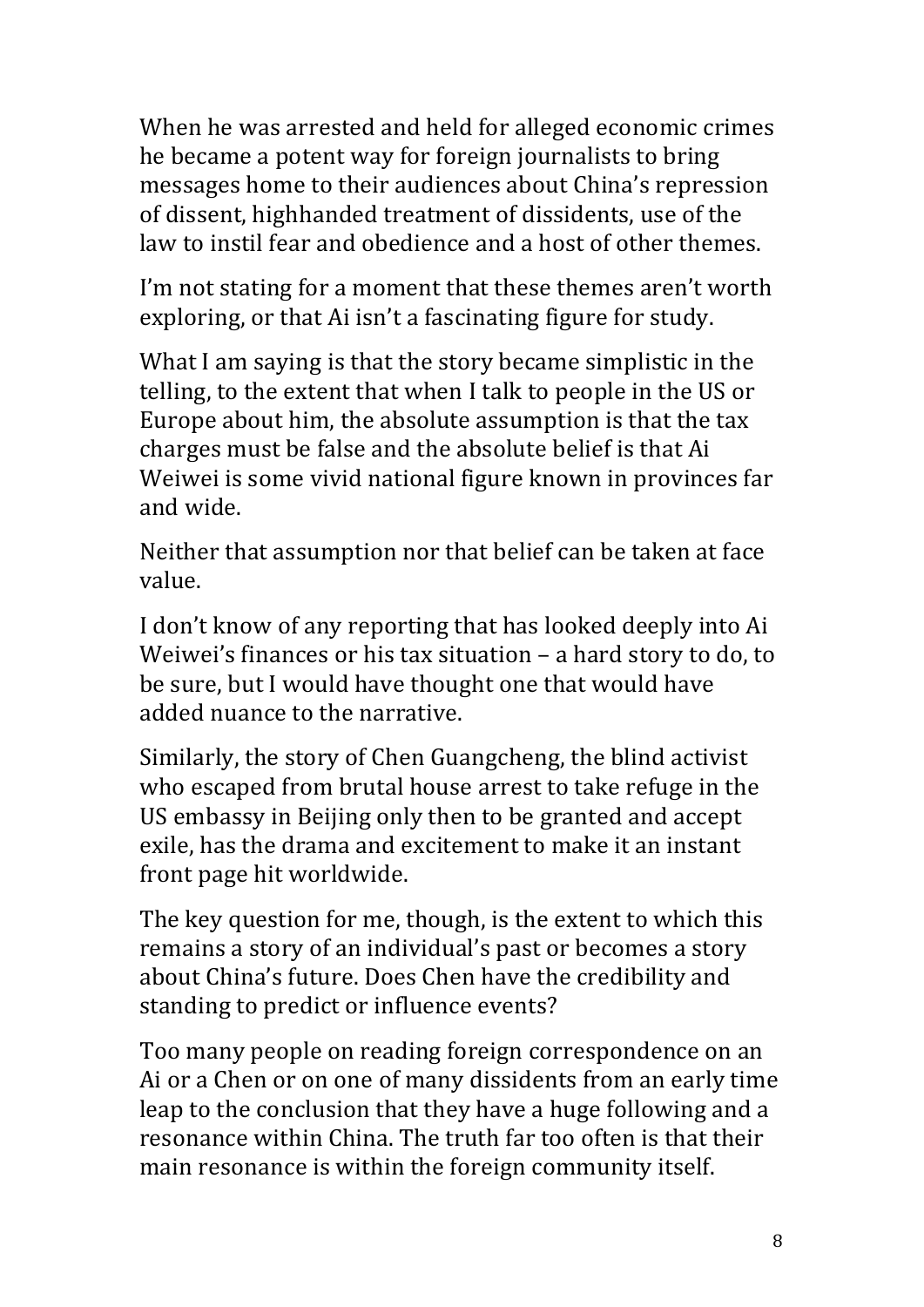Let's leave dissidents for the moment and turn to the economy.

Will China have a hard landing or a soft?

Perhaps it was inevitable, but the unbridled optimism and bullishness about China's economy swung this year into seemingly untrammelled despair. When the narrative zeitgeist changed, it changed with a vengeance.

Is that wrong?

Of course it isn't totally wrong  $-$  there has been a long string of disappointing statistics; China itself has revised growth downward; many Chinese analysts sigh about the end of the boom times. But most stories have no room for the greys and ambiguities, and audiences who don't have time to do their own research are left with nightmarish visions of empty new cities and an economy on the verge of tipping over on the roller coaster.

Do we know how this story will turn out? I certainly don't. What I wish is that more stories admitted that we don't know how the economic tale will end up rather than lurching from the bright to the dark like a Manichean philosopher on steroids.

By far the story that has gripped foreign audiences the most this year has been the Chongqing Murder Mystery, not least because the victim was British and had ties to a company that was founded by former intelligence officers.

What could be more exciting than whiffs of corruption and James Bond, played out like a soap opera?

A lot of the reporting on this has been terrific. Lots of details came out first in the foreign press to be later corroborated by official accounts. There's been vivid, smart and fast journalism that has given audiences an amazing glimpse of the dark side of Chinese elite politics.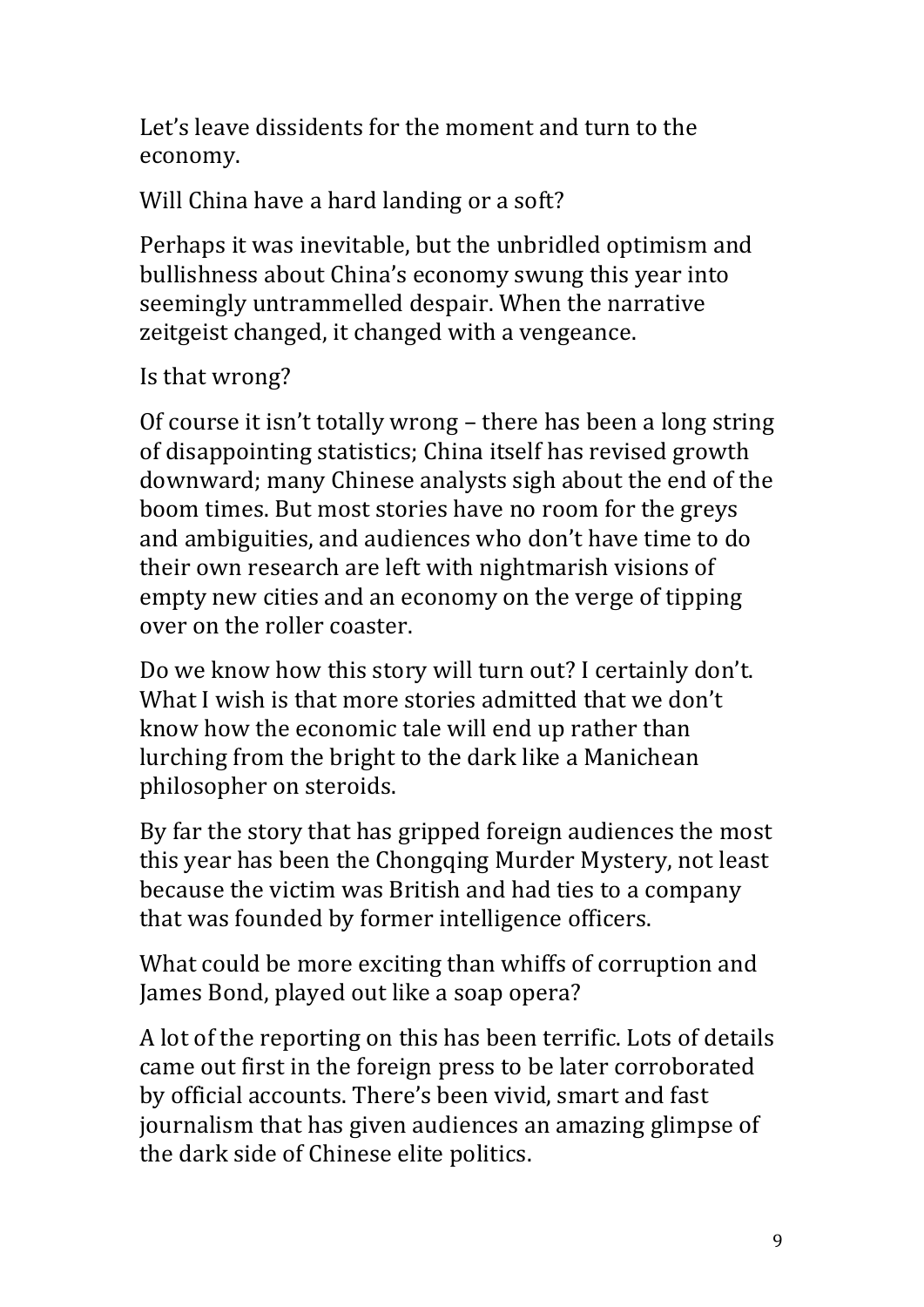But what we don't know in this story is as fascinating as what we do know and here we run hard up against the adage that your reporting is only as good as your sources. To what extent has the reporting itself been part of the political struggle? Which details have been selectively leaked? What truly set off the train of events? What we accept now as the truth may well need to be drastically revised by later historians.

Similarly, we may not really know what happened to Xi Jinping during his two weeks out of the public eye.

But this one may well turn out to have been a tale that was fascinating at the time but ultimately unimportant. Sometimes a bad back is just a bad back; sometimes it is more. Sometimes you just never know.

The biggest lesson from this story, however, it how limited a view any of us have to what's going on and how the most lurid rumors can gain currency and circulation in the absence of confirmed fact.

But here's the problem  $-$  to the average foreign consumer of news outside of Asia, what is China today?

A country whose next leader is unstable and disappears for no reason, while opposition forces led by an artist and a blind activist challenge the status quo? A country on the brink of economic crisis? A country where major political figures solve problems by murder when their economic interests are challenged? And by the way, one ready to bristle with military posturing if its sovereignty over the islands known variously as Senkaku or Diaoyu is questioned.

The problem is that there are kernels of truth all around. All these stories are accurate as far as they go. But in the telling of the tale too much of the nuance is lost in the drive to gain readers and grab attention.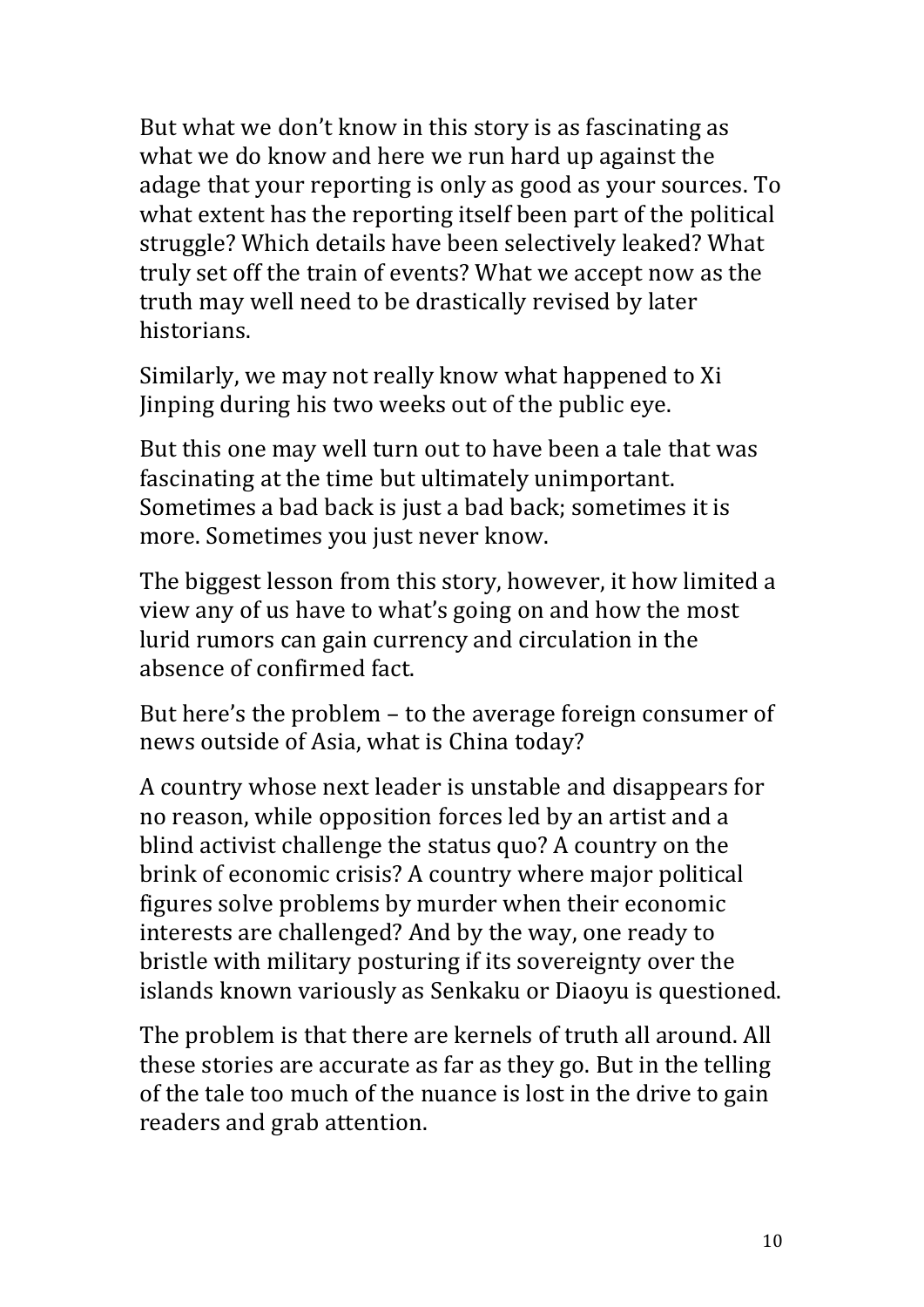I'm not saying foreign correspondents do a bad job – far from it. In the face of truly difficult challenges, they put together really interesting and often informative reports.

But the challenges of China and the problems of traditional journalistic narrative fight against what's really needed, which is more and better understanding.

To get that, you need to step away from traditional foreign correspondence, I believe.

Let me conclude by mentioning three of the most useful and insightful sources for getting that illumination.

First: Bill Bishop's Sinocism (http://sinocism.com), which uses really smart curation, aggregation and analysis to bring the best writing on China to the fore every day.

Old-style foreign correspondence was a singular activity  $-1$ used my sources to write my report and you subscribed to me. Sinocism really gets the new media imperative to link, curate and aggregate to the best around, wherever that may come from.

Second: This university's China Media Project http://cmp.hku.hk publishes useful and insightful studies of what's happening in the amazingly vibrant world of media.

And finally: Tea Leaf Nation http://tealeafnation.com, which does a brilliant job of drawing conclusions about society from wide reading in social media.

What these three have in common is that they would not have existed in the old media world.

What they have in common is they are new ways of dealing with an old problem.

What they have in common is they are smart, irreverent, and wide-ranging in where they gain information and how they give credit.